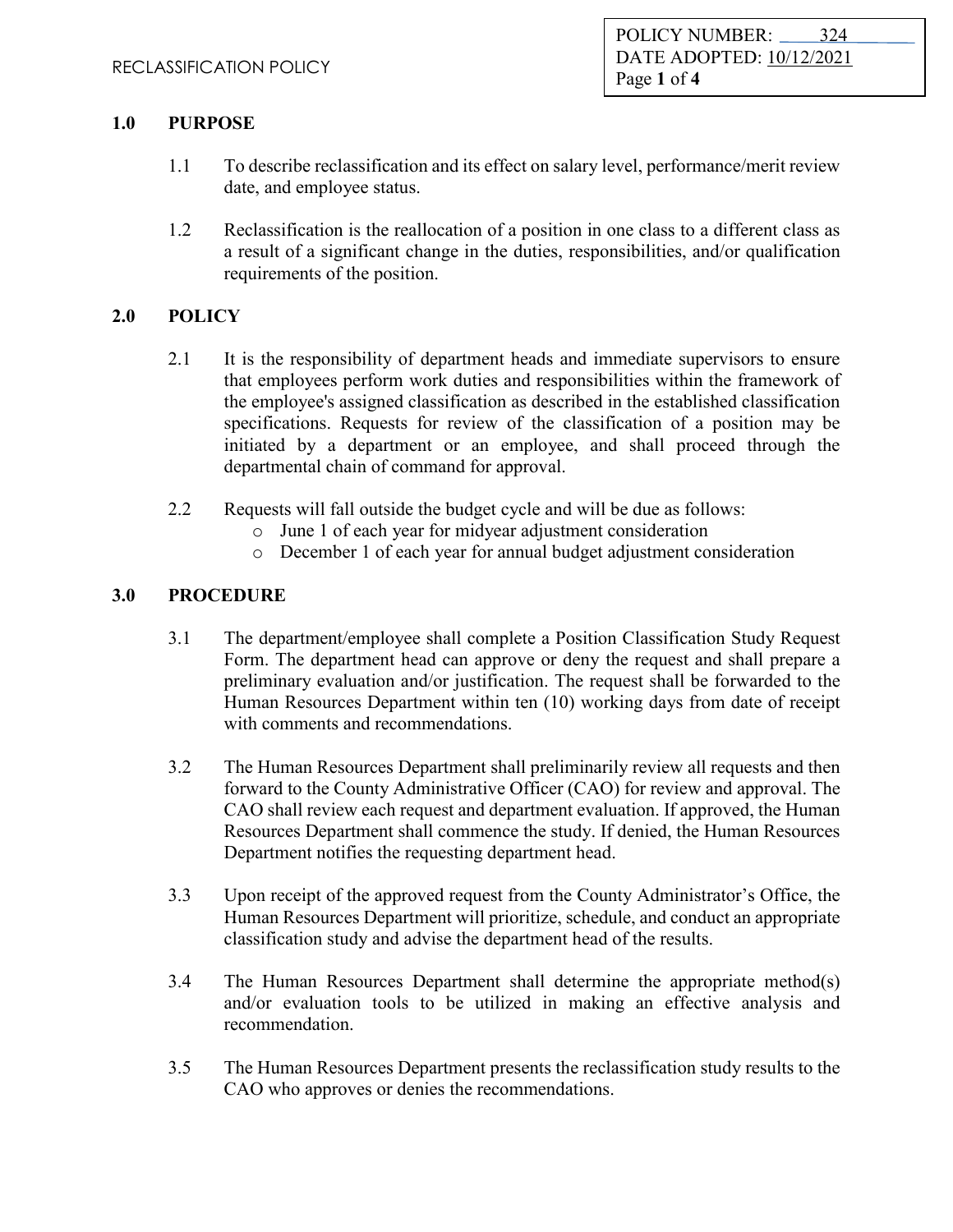- 3.6 The CAO notifies the department head of the disposition of the reclassification study. Any approved recommendations for reclassification action will be included by the department in their annual budget proposal or midyear adjustments.
- 3.7 Following Board of Supervisors' approval, the Human Resources Department will prepare a Notice of Appointment and/or Personnel Action Form to enact the approved classification action. Reclassifications will be effective the beginning of the next fiscal year or at midyear (depending on the submission timeline or when agreed upon by the CAO, Board and any bargaining units).
- 3.8 Under special and/or time sensitive circumstances, the CAO may grant exceptions to the normal study cycle. This may occur when a request is made by a bargaining unit to study a position. In this event, the Human Resources Department shall make appropriate recommendations concerning the reclassification request, and with CAO approval, shall implement the recommended action as soon as practical with final adjustments to the budget made at mid-year or fiscal year budget, reflecting the reclassification.
- 3.9 A reclassifcation, if granted, may result in: a change of class title and class specification for a position by either moving the position to another existing class in the Classification Plan or to a new class specifically created for the position; or placement of the position in a salary range with a maximum salary rate that may be higher, lower or the same level as previously held.

3.9.1. Upward Reclassification - In any case where a position is reclassified to a class with a salary range having a higher maximum salary rate, and the incumbent meets the qualification requirement for the new class, and is in fact performing the full range of duties and responsibilities of that position, the effect of this action shall be as follows:

3.9.1.1 Effective Date - The effective date of a reclassification action shall normally coincide with the first working day of the first pay period following the date of Board meeting (except under special circumstances approved by the CAO).

3.9.1.2 Salary - The incumbent shall be entitled to the closest higher step within the new salary range that would provide a minimum of a 5% increase, not to exceed the maximum of the range.

3.9.1.3 Merit Increase Date - The incumbent's date for the next merit increase shall be set one year from the effective date of the reclassification.

3.9.1.4 Employee Status/Review Date - A new probationary period is not required. The incumbent's date for the next performance review shall be set one year from the effective date of the reclassification.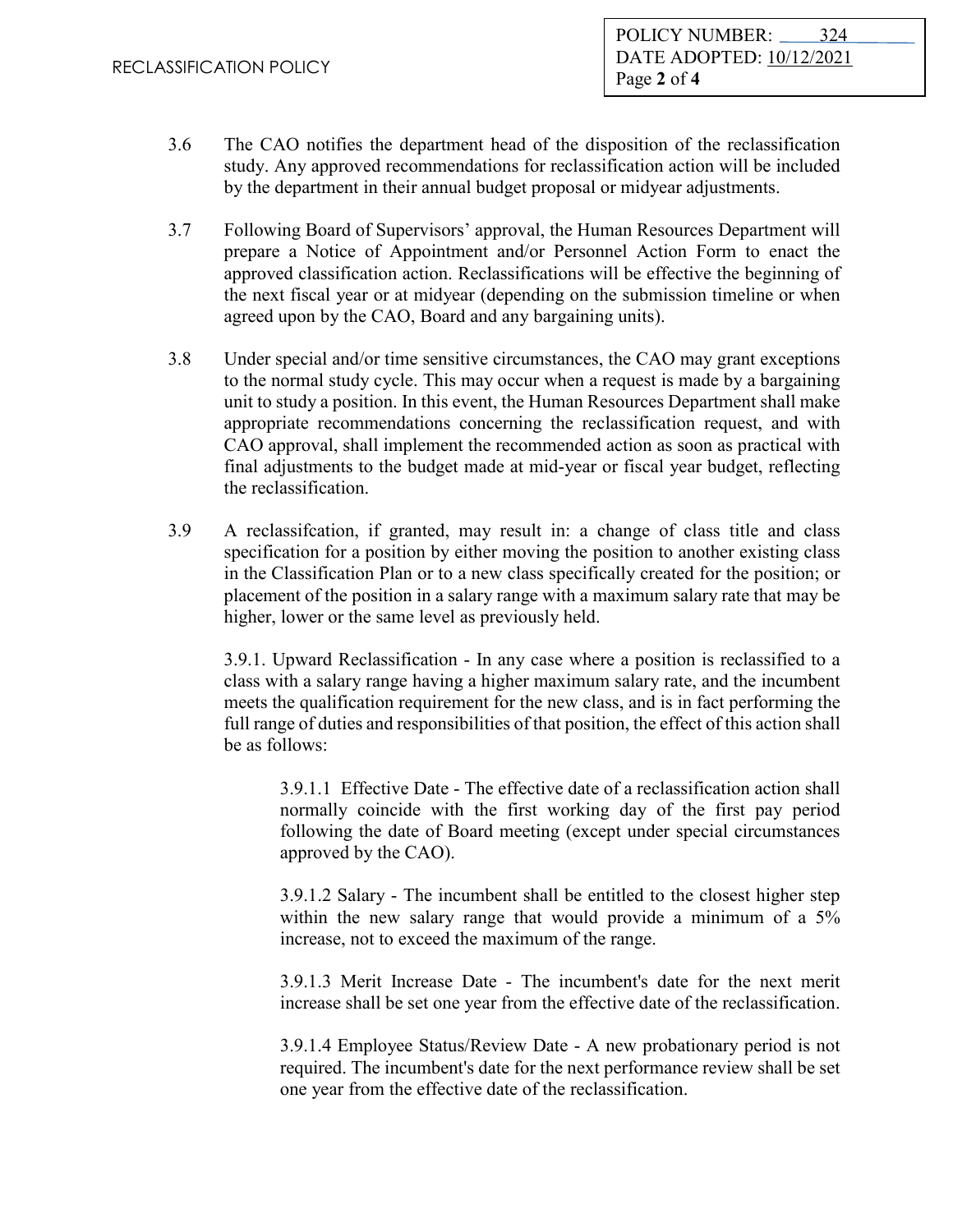3.9.2. Downward Reclassification - In any case where a position is reclassified to a class with a salary range having a lower maximum salary rate, the effect of this action shall be as follows:

3.9.2.1 Effective Date - The effective date of a reclassification action shall normally coincide with the first working day of the first pay period following the date of Board approval (except under special circumstances approved by the CAO).

3.9.2.2 Salary- The incumbent shall either:

a) Retain current salary if current salary is the same as a step within the salary range of the new class; or

b) Be placed on the closest step within the salary range of the new class that approximates the current salary if the current salary is between steps within the new salary range; or

c) Be reduced to the maximum step of the salary range of the new class if current salary is greater than the maximum of the new salary range; or

d) Be assigned a "Y" rate designation that holds the incumbent at a current salary which is above the new range until such time as the salary rate of the new class is the same as or exceeds the amount of the "Y" rate. Establishment of a "Y" rate is an administrative determination and requires approval of the department head, Director of Human Resources, and CAO. This option may be considered in cases where there is a slight discrepancy in pay of 5% or less.

3.9.2.3 Merit Increase Date - There shall be no change in the incumbent's merit increase date as a result of downward reclassification. If applicable, merit increases shall occur according to regular County Compensation Plan or MOU agreement.

3.9.2.4 Employee Status/Review Date - A new probationary period is not required in a downward reclassification and/or if the demotion is the result of a convenience to the County (e.g. reorganization). The incumbent's date for the next performance review shall be set one year from the effective date of the reclassification (see Probation and Probationary Periods rules).

3.9.3. Lateral Reclassification - In any case where a position is reclassified to a class with a salary range having the same maximum salary rate, the effect of this action shall be as follows:

3.9.3.1 Effective Date - The effective date of a lateral reclassification action shall normally coincide with the first working day of the first pay period following the date of Board approval (except under special circumstances approved by the CAO).